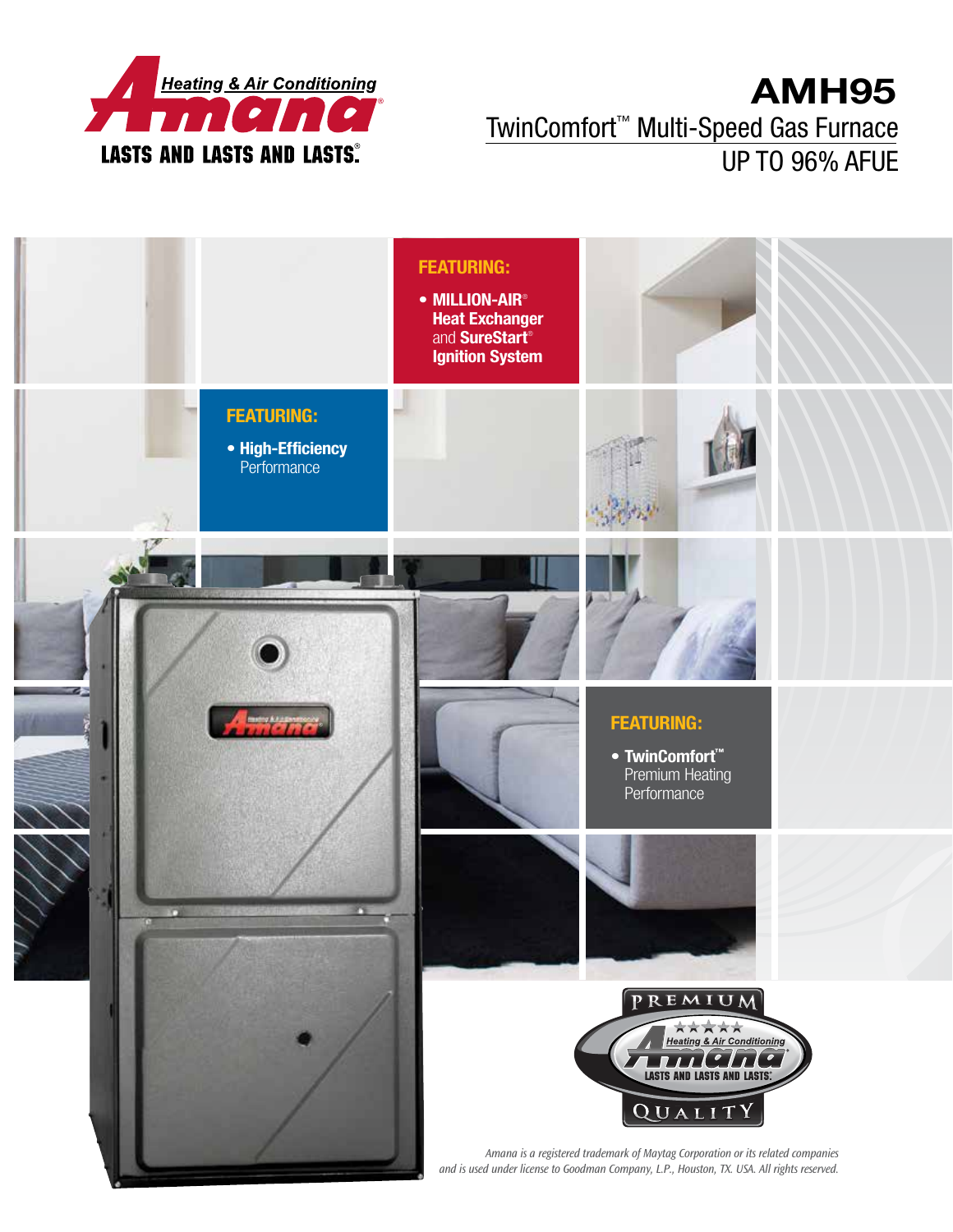

#### Enjoy Just-Right Warmth with the Amana® Brand AMH95 Furnace

*With your new Amana brand AMH95 Two-Stage Gas Valve, Multi-Speed Furnace with TwinComfort™ Technology, you can enjoy indoor comfort that is not too hot, and not too cold — it's just right. Thanks to our TwinComfort Technology, your* 



*AMH95 performs like two furnaces in one: an energy-efficient, low-stage furnace for moderately cold days, and a heavy duty, high-stage furnace for extremely cold ones. Plus, your AMH95 furnace will provide pleasant, even heating instead of the harsh, stop-and-go temperature swings of many*  single-stage furnaces. Best of all, your AMH95 furnace will do all of this at up to a 96% AFUE efficiency level, which can help reduce the size of your *utility bills as compared to lower AFUE furnaces. And like all of our Amana brand products, it's designed to last and last and last!*

#### **TwinComfort™ Two-Stage Heating Performance for Maximum Comfort**

Our new TwinComfort Technology enhances the comfort of your home by delivering just the right amount of heat to provide steady, even warmth. Unlike conventional, single-stage furnace technology, TwinComfort technology uses two heating stages. Your furnace starts out on the low stage, enabling a gradual increase in the temperature of your home environment. And if low-stage heating doesn't warm your home to the desired temperature quickly enough, TwinComfort shifts your furnace into the high stage automatically to ensure your comfort.

In addition to providing smooth, even heating, the AMH95 will typically run more quietly than single-stage furnaces. The AMH95 helps to reduce stagnant pockets of air that can form when the furnace stops running.

#### **SureStart**® **Ignition System**

A long-lasting silicon nitride igniter is the heart of the Amana brand furnace's SureStart ignition system.

#### **High-Efficiency Performance for Lower Utility Bills**

A furnace's efficiency is indicated by two factors: its AFUE rating (Annual Fuel Utilization Efficiency), which indicates what percentage of each dollar of natural gas purchased is actually used to heat your home, and the type of blower used in the furnace. And since the high-efficiency blower in your furnace works year-round to circulate the air in your house (yes – even when the air conditioner is running), this can result in real savings compared to furnaces without this feature.

#### **Designed for Quiet Operation**

With your Amana brand AMH95 Two-Stage Gas Valve Furnace, you can say "goodbye" to the rude awakenings that may occur with a noisy furnace. Because your AMH95 furnace typically operates in low stage the majority of the time, it produces less of the normal high-fire sound produced by single-stage furnaces. And to make your AMH95 even quieter, we fully insulate the furnace cabinet.

#### **Rugged Construction Built to Last**

Your Amana brand AMH95 furnace's cabinet is built using high-quality, leather grain-textured, post-painted steel to resist rust and corrosion. Its elegant design and attractive two-tone architectural gray and executive gray color scheme complement other Amana brand heating and cooling equipment. And if you choose to add to your system, the furnace has terminals for both an electronic air cleaner and a humidifier.



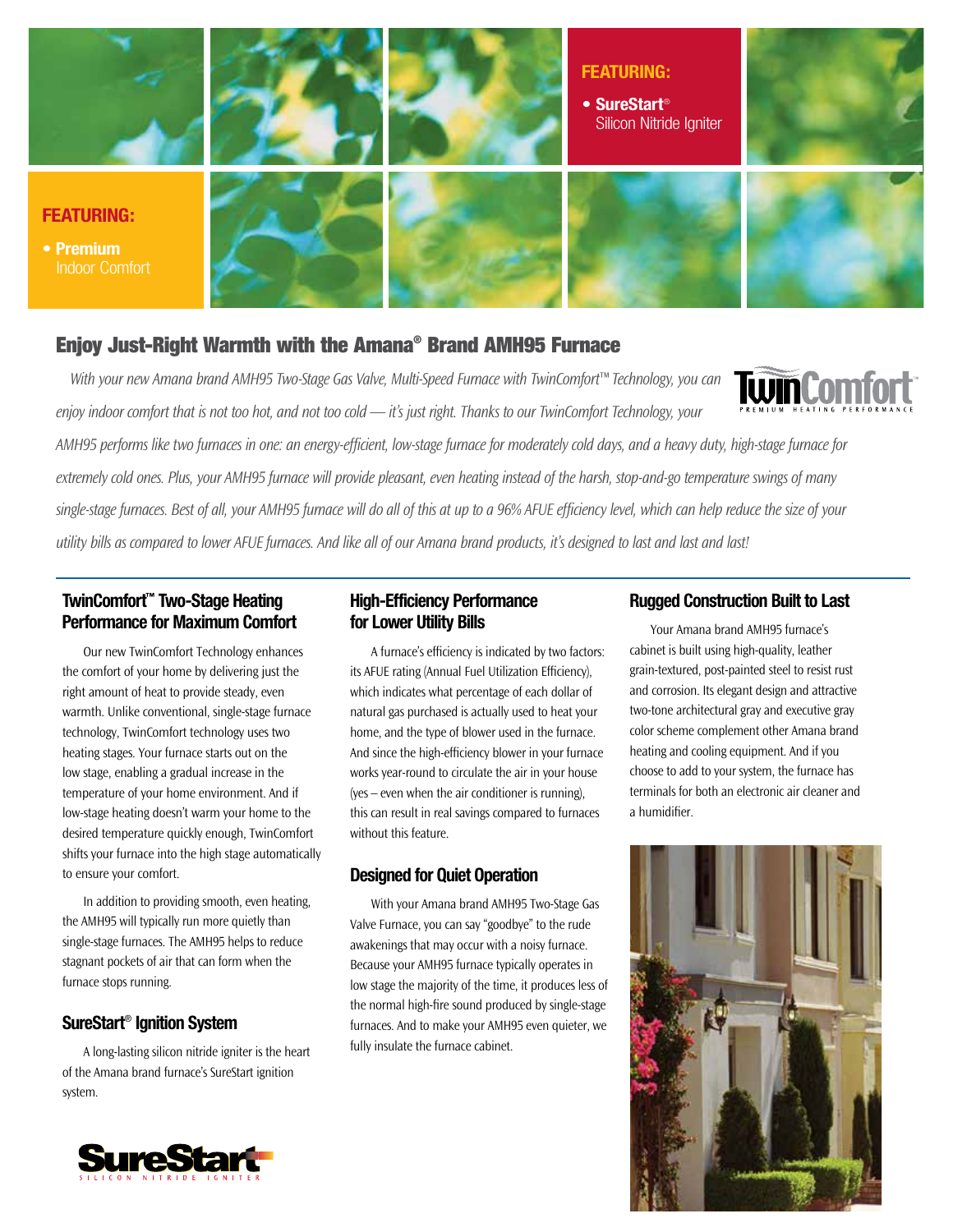

**Featuring: •** Premium **Performance**



For even greater peace of mind, ask your dealer or visit our website at www.amana-hac.com for more details about Asure<sup>5M</sup> an affordable Parts and Labor Extended Service Plan for your entire Amana® brand HVAC system.†



### **Featuring:**

**•** Premium **Amana**®  **brand Quality** 







**LASTS AND LASTS AND LASTS®** 

Before purchasing this appliance, read important information about its estimated annual energy consumption, yearly operating

Additional Information

PREMIUM WARRANTY\* PROTECTION





\*Complete warranty details available from your local dealer or at www.amana-hac.com. To receive the Lifetime Unit Replacement Limited Warranty (good for as long as you own your home) and 10-Year Parts Limited Warranty, online registration must be completed within 60 days of installation. Online registration is not required in California or Quebec.

† Extended Service Plans not available in all states. Ask your dealer for full details.

# The Amana® brand **AMH95** High-Efficiency Gas Furnace advantages:

- Heavy-duty Million-Air<sup>®</sup> Stainless-Steel Tubular Primary Heat Exchanger and Stainless-Steel Secondary Heat Exchanger
- SureStart<sup>®</sup> Silicon Nitride Igniter
- TwinComfort™ Technology
- Two-Stage Gas Valve
- Efficient and Quiet Multi-Speed Circulator Motor
- Auto-Comfort and Enhanced Dehumidification Modes
- Designed for Multi-Position Installation
- Fully-Insulated, Heavy-Gauge Steel Cabinet with Durable Baked-Enamel Finish